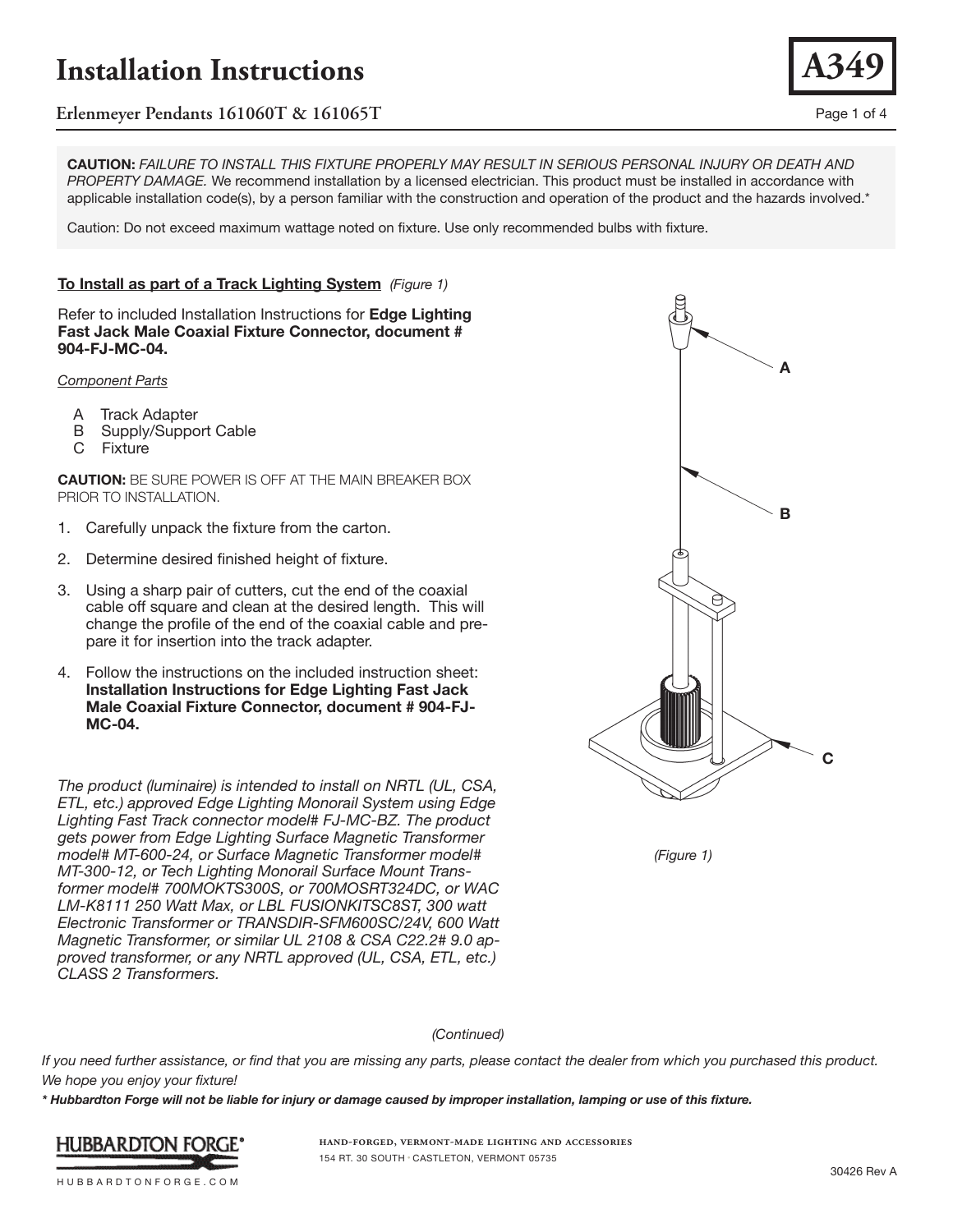**Erlenmeyer Pendants 161060T & 161065T** Page 2 of 4

## **To Install Glass** *(Figure 2)*

#### *Component Parts*

- C Fixture
- D Thumb Screws
- E Glass
- 1. Install bulb (not included). Be careful not to touch bulb with bare hands; oil from the hands will dramatically reduce bulb life. See notes below.

**CAUTION:** TO REDUCE THE RISK OF FIRE DO NOT USE A LAMP IDENTIFIED FOR USE IN ENCLOSED LUMINAIRES.

- 2. Loosen the three thumb screws (D). It is not necessary to remove them from the fixture.
- 3. Raise glass (E) until groove is aligned with thumb screws (D).
- 4. Tighten the three thumb screws (D) equal amounts until snug with glass (E). Be careful not to over tighten.
- 5. Restore electricity at main breaker.

## INSTRUCTIONS PERTAINING TO A RISK OF FIRE, OR INJURY IMPORTANT SAFETY INSTRUCTIONS

Lighted lamp is HOT!

WARNING – To reduce the risk of FIRE OR INJURY:

Turn off power and allow to cool before replacing lamp.

Lamp gets HOT quickly! Contact only switch/plug when turning on.

Do not touch hot lens, guard, or enclosure.

Keep lamp away from materials that may burn.

Do not touch the lamp at any time. Use a soft cloth. Oil from skin may damage lamp.

Do not operate the luminaire with a missing or damaged shield.

SAVE THESE INSTRUCTIONS



*(Figure 2)*

*If you need further assistance, or find that you are missing any parts, please contact the dealer from which you purchased this product. We hope you enjoy your fixture!* 

*\* Hubbardton Forge will not be liable for injury or damage caused by improper installation, lamping or use of this fixture.*



**hand-forged, vermont-made lighting and accessories** 154 RT. 30 SOUTH • CASTLETON, VERMONT 05735

**A349**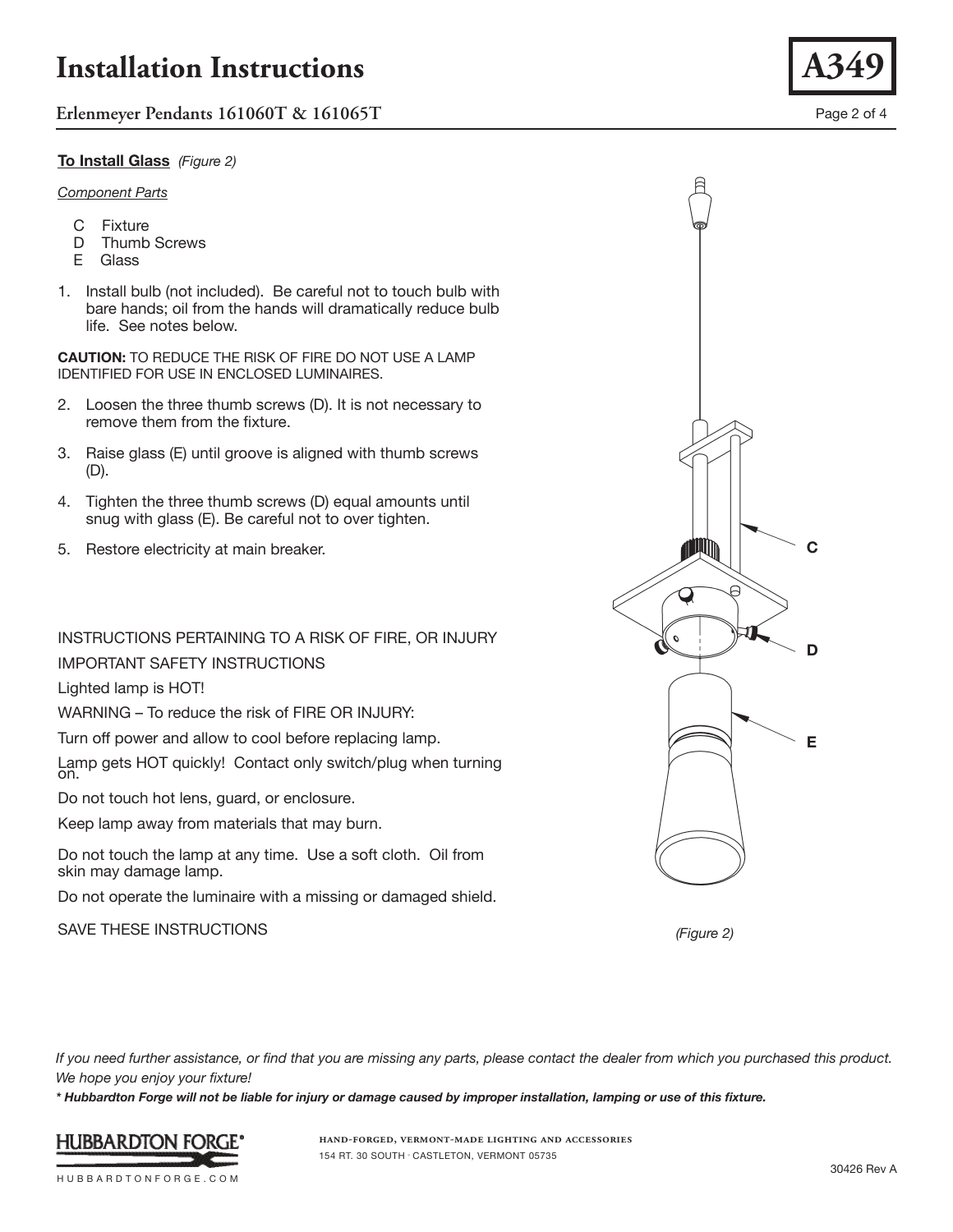**Erlenmeyer Pendants 161060T & 161065T** Page 3 of 4

### **Troubleshooting Guide: 12 Volt Pendant Lighting**

**Part 1.** For Hubbardton Forge Track Lighting products that use the "Fast Jack Male Coaxial Fixture Connector" from Edge Lighting, an Edge Lighting Installation Instruction "FJ-MC-\_" is provided to the customer. This Instruction shows one method for installing coaxial cable into the coaxial fixture connector. The method shown omits a trimming step to the Braided Outer Shield, to simplify the installation.

#### Components:

- A Coaxial Cable
- B Coaxial Fixture Connector
- C Conical Nipple
- D Strain Relief Tube
- E M4 Set Screw
- F M3 Set Screw
- G Inner Conductor
- H Wire Insulation
- I Braided Outer Shield



*(Figure 1- Coaxial Cable and connector Assembled)*

#### **It has been determined that more consistent results can be obtained if:**

- 1. The outer braided shield (I) of the coaxial cable (A) is stripped back 3/4" as shown in Figure 1.
- 2. The M3 Set Screw (F) is tightened until "Tight", when the 1.5MM Allen Wrench starts to flex.
- 3. The M4 Set Screw (E) is tightened inward until it no longer causes an interference with the Conical Nipple (C). It will begin to crush the Strain Relief Tube (D).
- 4. 3 Electrical Continuity tests are performed after assembly with a Digital Multi-Meter or Continuity Tester.
	- Continuity Test #1 Short Circuit test, tester should not light.
	- Continuity Test #2 Open Circuit test, tester should light.
	- Continuity Test #3 Functional Check. Same probe positions as Continuity Test #1, performed with Fixture wired and a working bulb in the socket, tester should light.

*Note: The M3 Set Screw (F) must make electrical contact with the Coaxial Cable Inner Conductor (G), yet the instructions do not call for the inner conductor to be stripped back to expose the wire beneath. This is because the metal set screw pierces through the plas*tic insulation as the set screw is tightened to full torque. However, if the tester will not light during test #3 it is recommended to strip *off 1/8" of insulation from the Coaxial Cable Inner Conductor (G). This will ensure that electrical connection is made.*



 $|0\rangle$ 

*(Figure 2- Continuity Test #1) (Figure 3- Continuity Test #2)*

*(Continued)*

*If you need further assistance, or find that you are missing any parts, please contact the dealer from which you purchased this product. We hope you enjoy your fixture!* 

*\* Hubbardton Forge will not be liable for injury or damage caused by improper installation, lamping or use of this fixture.*



**hand-forged, vermont-made lighting and accessories** 154 RT. 30 SOUTH • CASTLETON, VERMONT 05735